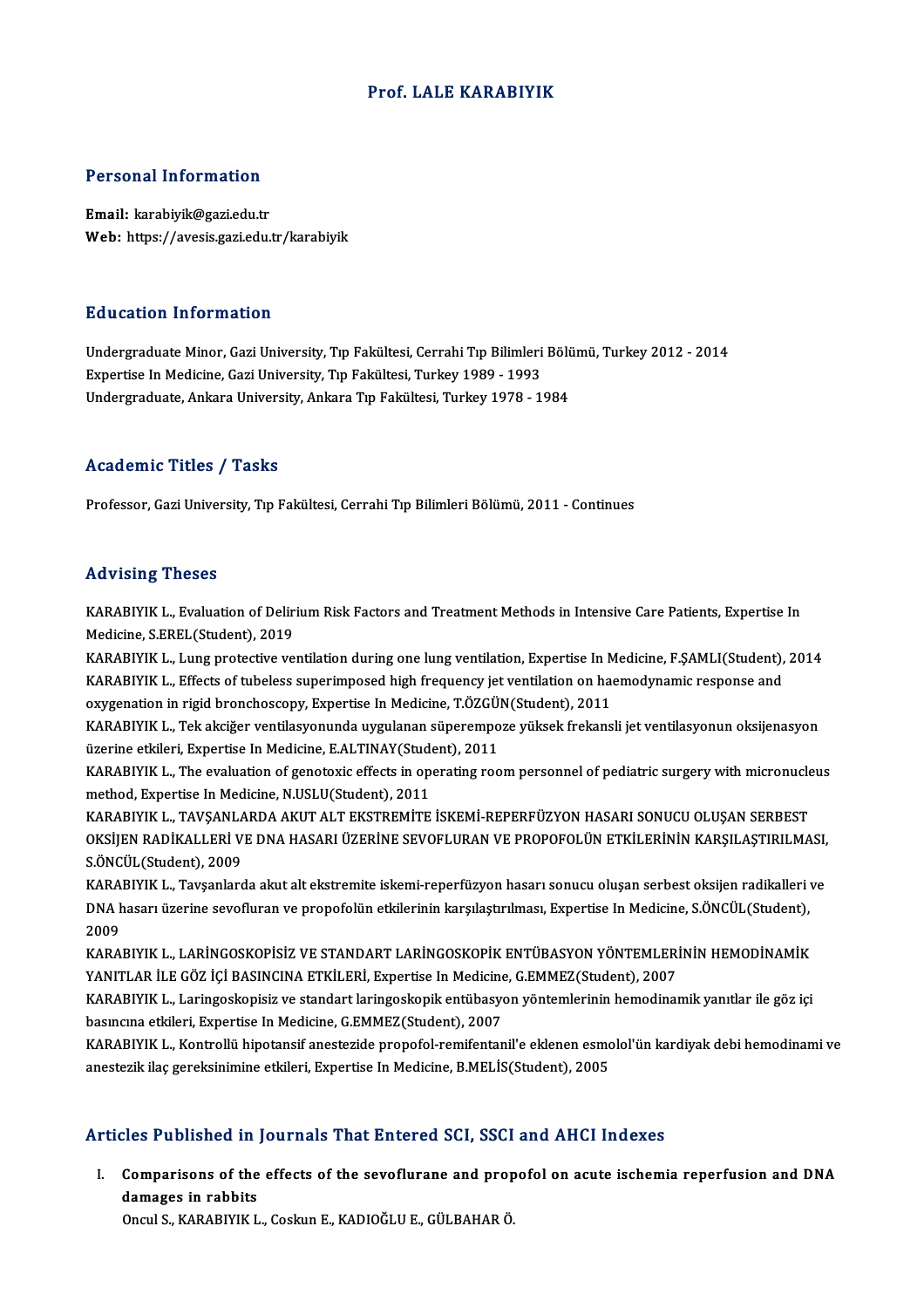REVISTA BRASILEIRA DE ANESTESIOLOGIA, vol.67, no.1, pp.35-41, 2017 (Journal Indexed in SCI)<br>The effects of the Cohre porilaryngeal einvey on intreasular pressure

- REVISTA BRASILEIRA DE ANESTESIOLOGIA, vol.67, no.1, pp.35-41, 2017 (Journa<br>II. The effects of the Cobra perilaryngeal airway on intraocular pressure<br>KARABIVIK L. Opgyl S. FMMEZ C. REVISTA BRASILEIRA DE ANESTE<br>The effects of the Cobra perile<br>KARABIYIK L., Oncul S., EMMEZ G.<br>TURKEH JOURNAL OF MEDICALS The effects of the Cobra perilaryngeal airway on intraocular pressure<br>KARABIYIK L., Oncul S., EMMEZ G.<br>TURKISH JOURNAL OF MEDICAL SCIENCES, vol.42, no.4, pp.667-673, 2012 (Journal Indexed in SCI)<br>Tenget sentrelled infusion
- KARABIYIK L., Oncul S., EMMEZ G.<br>TURKISH JOURNAL OF MEDICAL SCIENCES, vol.42, no.4, pp.667-673, 2012 (Journal Indexed in SCI)<br>III. Target-controlled infusion of remifentanil with propofol or desflurane under bispectral ind TURKISH JOURNAL OF MEDICAL SCIENCES, vol.42, no.4, pp.<br>Target-controlled infusion of remifentanil with prope<br>guidance: quality of anesthesia and recovery profile<br>Mabli A. COSKUN D. Karaca C. L. AKCALLD T. KARAPIVIK Mahli A., COŞKUN D., Karaca G. I. , AKÇALI D. T. , KARABIYIK L., Karadenizli Y. JOURNAL OF RESEARCH IN MEDICAL SCIENCES, vol.16, no.5, pp.611-620, 2011 (Journal Indexed in SCI) Mahli A., COŞKUN D., Karaca G. I. , AKÇALI D. T. , KARABIYIK L., Karadenizli Y.<br>JOURNAL OF RESEARCH IN MEDICAL SCIENCES, vol.16, no.5, pp.611-620, 2011 (Journal Indexed in SCI)<br>IV. Remifentanil versus fentanyl compared in
- JOURNAL OF RESEARCH IN MEDICAL SCIENCES,<br>Remifentanil versus fentanyl compared in<br>quality of anesthesia and recovery profile<br>COSKUN D. Colobi H. Karasa C. KABABIVIK I Remifentanil versus fentanyl compared is<br>quality of anesthesia and recovery profil<br>COȘKUN D., Celebi H., Karaca G., KARABIYIK L.<br>JOUPMAL OE ANESTHESIA vol 24 no 2 nn 272 quality of anesthesia and recovery profile<br>COŞKUN D., Celebi H., Karaca G., KARABIYIK L.<br>JOURNAL OF ANESTHESIA, vol.24, no.3, pp.373-379, 2010 (Journal Indexed in SCI)
- V. Hypotensive anesthesia with esmolol Assessment of hemodynamics, consumption of anesthetic drugs, and recovery GokceB.M. ,KARABIYIKL.,KaradenizliY. SAUDI MEDICAL JOURNAL, vol.30, no.6, pp.771-777, 2009 (Journal Indexed in SCI) Gokce B. M. , KARABIYIK L., Karadenizli Y.<br>SAUDI MEDICAL JOURNAL, vol.30, no.6, pp.771-777, 2009 (Journal Indexed in SCI)<br>VI. Effects of sevoflurane and/or nitrous oxide on bacterial growth in in vitro culture conditions<br>K
- SAUDI MEDICAL JOURNAL, vol.30, no.6, pp.771-777, 2009 (Journ<br>Effects of sevoflurane and/or nitrous oxide on bacterial <sub>{</sub><br>KARABIYIK L., Turkan H., Ozisik T., Saracli M. A. , Haznedaroglu T.<br>JOUPNAL OF ANESTHESIA, vol.21, n Effects of sevoflurane and/or nitrous oxide on bacterial growth in in vitr<br>KARABIYIK L., Turkan H., Ozisik T., Saracli M. A. , Haznedaroglu T.<br>JOURNAL OF ANESTHESIA, vol.21, no.3, pp.436-438, 2007 (Journal Indexed in SCI) JOURNAL OF ANESTHESIA, vol.21, no.3, pp.436-438, 2007 (Journal Indexed in SCI)<br>Articles Published in Other Journals

- rticles Published in Other Journals<br>I. Perioperative Management of Bleeding Due to Uterine Atony/Rupture in a Parturient after Vaginal<br>Delivery and Intensive Care Unit Follow up: Pharmasological Surgical and Interventional Perioperative Management of Bleeding Due to Uterine Atony/Rupture in a Parturient after Vaginal<br>Delivery and Intensive Care Unit Follow-up: Pharmacological, Surgical and Interventional Therapies<br>Cunavdin B. INAN C. Turgut Perioperative Management of Bleeding Due to Uterine Atony/Rupture in a Part<br>Delivery and Intensive Care Unit Follow-up: Pharmacological, Surgical and Inter<br>Gunaydin B., İNAN G., Turgut E., Karcaaltincaba D., Cin A., Najit Delivery and Intensive Care Unit Follow-up: Pharmacological, Surgical and Interventional Thera<br>Gunaydin B., İNAN G., Turgut E., Karcaaltincaba D., Cin A., Najit N. M. , Erel S., KARABIYIK L.<br>TURKISH JOURNAL OF INTENSIVE CA Gunaydin B., İNA<br>TURKISH JOURNA<br>Indexed in ESCI)<br>Manasamant of TURKISH JOURNAL OF INTENSIVE CARE-TURK YOGUN B.<br>Indexed in ESCI)<br>II. Management of Critical Care in COVID-19 Patients<br>KARABIVIK I
- Indexed in ESCI)<br>II. Management of Critical Care in COVID-19 Patients<br>KARABIYIK L. Management of Critical Care in COVID-19 Patients<br>KARABIYIK L.<br>GAZI MEDICAL JOURNAL, vol.31, pp.331-336, 2020 (Journal Indexed in ESCI)<br>Volinal doğum vanan sabade utanya atanısı: Büntüne boğlukanamanı

KARABIYIK L.<br>GAZI MEDICAL JOURNAL, vol.31, pp.331-336, 2020 (Journal Indexed in ESCI)<br>III. Vajinal doğum yapan gebede uterus atonisi: Rüptüre bağlı kanamanın peroperatif yönetimi ve yoğun<br>hakım takibi GAZI MEDICA<br>Vajinal doğu<br>bakım takibi<br>Günaydu D. B Vajinal doğum yapan gebede uterus atonisi: Rüptüre bağlı kanamanın peroperatif<br>bakım takibi<br>Günaydın D. B. , İnan G., Turgut E., Karçaaltıncaba D., Çin A., Najit Mohd N., Erel S., Karabıyık L.<br>Türk Voğun Bakım Dargisi val

bakım takibi<br>Günaydın D. B. , İnan G., Turgut E., Karçaaltıncaba D., Çin A., Najit Mohd N., Erel S., Karabıyık<br>Türk Yoğun Bakım Dergisi, vol.18, no.1, pp.39-45, 2020 (Other Refereed National Journals)<br>Intravonous Linid Emu Günaydın D. B. , İnan G., Turgut E., Karçaaltıncaba D., Çin A., Najit Mohd N., Erel S., Karabıyık L.<br>Türk Yoğun Bakım Dergisi, vol.18, no.1, pp.39-45, 2020 (Other Refereed National Journals)<br>IV. Intravenous Lipid Emulsion

Türk Yoğun Bakım Dergisi, vol.18, no.1, pp.39-45, 2020 (Othe<br>Intravenous Lipid Emulsion Treatment for Propranol<br>IntoxicationJ Turk Soc Intens Care 2019 17: 221-225<br>KARARIVIK L. KALIN R.S., MACİT AVDIN E. NADASTEREÖ Intravenous Lipid Emulsion Treatment for Propranol<br>IntoxicationJ Turk Soc Intens Care 2019 17: 221-225<br>KARABIYIK L., KALIN B. S. , MACİT AYDIN E., NADASTEPE Ö.<br>Türk Yoğun Bakım Dergisi vel17 na 4 nn 221 225 2019 (C IntoxicationJ Turk Soc Intens Care 2019 17: 221-225<br>KARABIYIK L., KALIN B. S. , MACİT AYDIN E., NADASTEPE Ö.<br>Türk Yoğun Bakım Dergisi, vol.17, no.4, pp.221-225, 2019 (Other Refereed National Journals)<br>Intravenous Linid Emu KARABIYIK L., KALIN B. S. , MACİT AYDIN E., NADASTEPE Ö.<br>Türk Yoğun Bakım Dergisi, vol.17, no.4, pp.221-225, 2019 (Other Refereed National Journals)<br>V. Intravenous Lipid Emulsion Treatment for Propranolol in the Manage

# Türk Yoğun Ba<br>I<mark>ntravenous</mark><br>Intoxication<br>KARARIVIK I

Intravenous Lipid Emulsion Treatment for Propran<br>Intoxication<br>KARABIYIK L., Kalin B. S. , AKMAN AYDIN E., Nadastepe O.<br>TURKISH JOURNAL OF INTENSIVE CARE TURK YOCUN RA Intoxication<br>KARABIYIK L., Kalin B. S. , AKMAN AYDIN E., Nadastepe O.<br>TURKISH JOURNAL OF INTENSIVE CARE-TURK YOGUN BAKIM DERGISI, vol.17, no.4, pp.221-225, 2019 (Journal KARABIYIK L., Ka<br>TURKISH JOURNA<br>Indexed in ESCI)<br>Enain hažumlua TURKISH JOURNAL OF INTENSIVE CARE-TURK YOGUN BAKIM DERGISI, vol.17, no.4, pp.221-225, 2019 (Journal Indexed in ESCI)<br>VI. Eroin bağımlısı postpartum yoğun bakım hastasında çekilme sendromununBuprenorfin/naloksan ile<br>tedevis

Indexed<br>**Eroin ba<br>tedavisi**<br>NADASTI Eroin bağımlısı postpartum yoğun bakım hasta<br>tedavisi<br>NADASTEPE Ö., KARABIYIK L., Çimen M., KALIN B. S.<br>MULTIDISIDI İNER KLİNİK TOKSİKOLOJI DERÇİSİ, 20 tedavisi<br>NADASTEPE Ö., KARABIYIK L., Çimen M., KALIN B. S.<br>MULTİDİSİPLİNER KLİNİK TOKSİKOLOJİ DERGİSİ, 2019 (Other Refereed National Journals)<br>Multitrovmalı bir gebede veğun bakım yönetimi surasındaki redvasyon manusiyet

NADASTEPE Ö., KARABIYIK L., Çimen M., KALIN B. S.<br>MULTİDİSİPLİNER KLİNİK TOKSİKOLOJİ DERGİSİ, 2019 (Other Refereed National Journals)<br>VII. Multitravmalı bir gebede yoğun bakım yönetimi sırasındaki radyasyon maruziyet riski MULTİDİSİPLİNER KLİNİK TOKSİKOLOJİ DERGİSİ<br>Multitravmalı bir gebede yoğun bakım yöne<br>EREL S., NADASTEPE Ö., Çimen M., KARABIYIK L.<br>MIJI TİDİSİDI İNED KLİNİK TOKSİKOLOJİ DERÇİSİ MULTİDİSİPLİNER KLİNİK TOKSİKOLOJİ DERGİSİ, pp.34-36, 2019 (Other Refereed National Journals)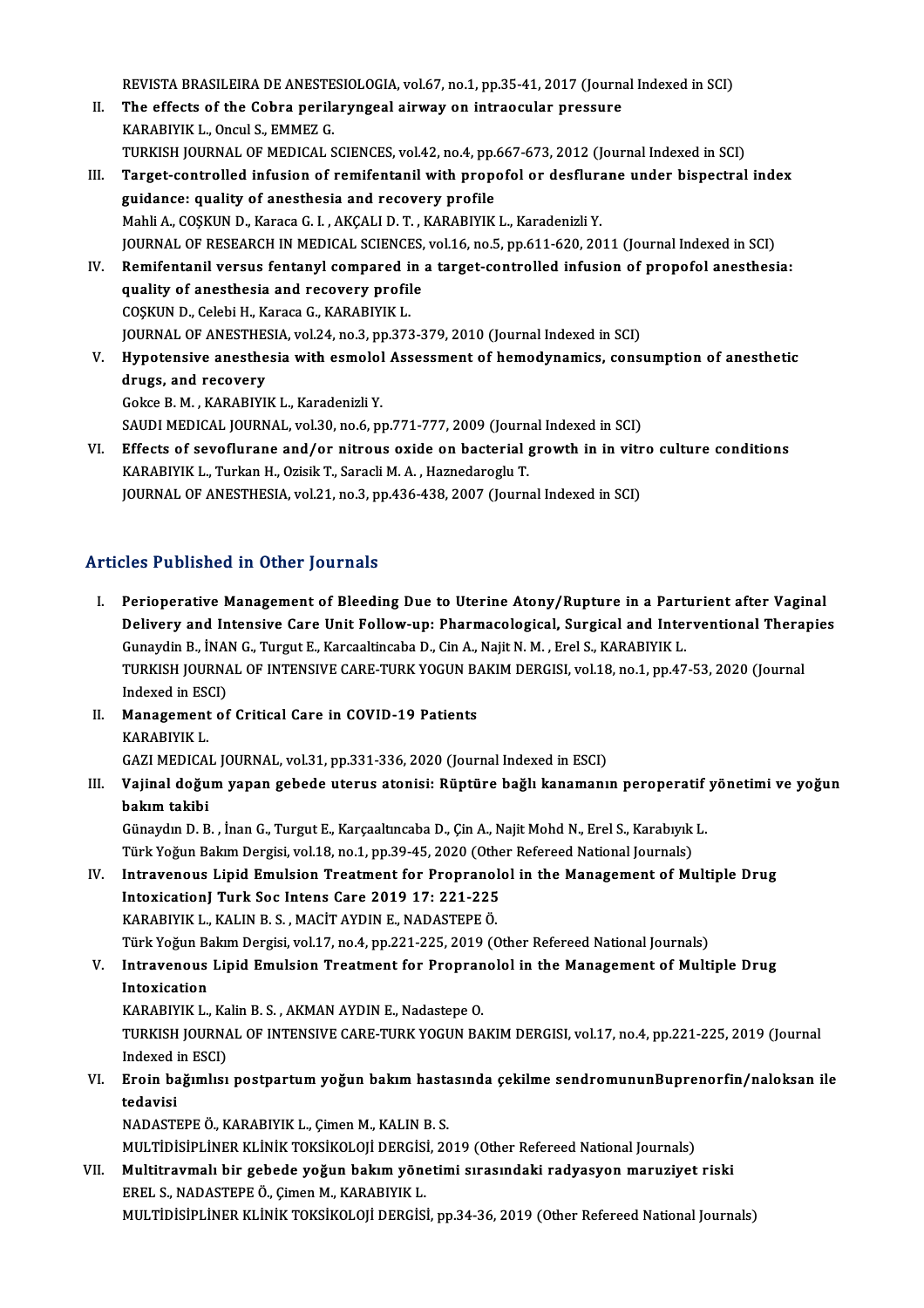| VIII.  | Serious Complication of Central Venous Catheterization Due to Hemothorax: Hemothorax                                                                                  |
|--------|-----------------------------------------------------------------------------------------------------------------------------------------------------------------------|
|        | Gaygisiz Ü., Boyaci N., Hosgoren G. M., ÇELİK A., KARABIYIK L.<br>TURKISH JOURNAL OF INTENSIVE CARE-TURK YOGUN BAKIM DERGISI, vol.15, no.3, pp.134-140, 2017 (Journal |
|        | Indexed in ESCI)                                                                                                                                                      |
| IX.    | <b>Toraks Travmaları</b>                                                                                                                                              |
|        | KARABIYIK L., COŞKUN D.                                                                                                                                               |
|        | Türkiye Kliniklri Travma Özel Sayısı, vol.2, no.3, pp.47-53, 2016 (Other Refereed National Journals)                                                                  |
| Х.     | Eksremite Travmaları ve Crush Sendromu                                                                                                                                |
|        | KARABIYIK L., AKÇALI D. T.                                                                                                                                            |
|        | Türkiye KlinikleriYoğun Bakım Özel DergisiTravma Özel Sayısı, vol.2, no.3, 2016 (Other Refereed National Journals)                                                    |
| XI.    | Robotik Radikal Prostatektomilerde Total İntravenözAnestezinin İntraoküler Basınça Etkileri                                                                           |
|        | İNAN G., BOZKIRLI F., KARABIYIK L.                                                                                                                                    |
|        | Ankara Üniversitesi Tıp Fakültesi Mecmuası CERRAHİ TIP BİLİMLERİ/SURGICAL SCIENCES, vol.69, no.3, pp.247-                                                             |
|        | 251, 2016 (Other Refereed National Journals)                                                                                                                          |
| XII.   | Travma Hastalarında Skorlama Sistemlerinin Yoğun Bakım Mortalitesi Açısından Değerlendirilmesi                                                                        |
|        | YILDIRIM F., KARA İ., KÜÇÜK H., KARABIYIK L., KATI İ.                                                                                                                 |
|        | Göğüs Kalp Damar Anestezi ve Yoğun Bakım Derneği Dergisi, vol.22, no.1, pp.29-33, 2016 (Other Refereed                                                                |
|        | National Journals)                                                                                                                                                    |
| XIII.  | Toraks Cerrahisinde Rejyonel Yöntemler                                                                                                                                |
|        | KARABIYIK L., AKÇALI D. T.                                                                                                                                            |
|        | Türkiye Klinikleri, vol.8, no.3, pp.148-154, 2015 (Other Refereed National Journals)                                                                                  |
| XIV.   | Comparison of Patient Costs in Internal Medicine and Anaesthesiology Intensive Care Units in a                                                                        |
|        | <b>Tertiary University Hospital</b>                                                                                                                                   |
|        | Kara I., Yildirim F., Basak D. Y., Kucuk H., TÜRKOĞLU M., Aygencel G., Kati I., KARABIYIK L.                                                                          |
|        | TURKISH JOURNAL OF ANAESTHESIOLOGY AND REANIMATION, vol.43, no.3, pp.142-148, 2015 (Journal Indexed                                                                   |
|        | in ESCI)                                                                                                                                                              |
| XV.    | Comparison of Patient Costs in Internal Medicine and Anaesthesiology Intensive Care Units in a                                                                        |
|        | <b>Tertiary UniversityHospital</b>                                                                                                                                    |
|        | KARA İ., YILDIRIM F., KÜÇÜK H., TÜRKOĞLU M., AYGENCEL BIKMAZ Ş. G., KATI İ., KARABIYIK L.                                                                             |
|        | Turk J Anaesth Reanim, vol.43, pp.142-148, 2015 (Other Refereed National Journals)                                                                                    |
| XVI.   | Bir Üniversite Hastanesi İç Hastalıkları ve Anesteziyoloji Yoğun Bakım Ünitelerinde Hasta                                                                             |
|        | Maliyetlerinin Karşılaştırılması                                                                                                                                      |
|        | KARA İ., YILDIRIM F., Yumuş Başak D., KÜÇÜK H., TÜRKOĞLU M., AYGENCEL BIKMAZ Ş. G. , KATI İ., KARABIYIK L.                                                            |
|        | Turk J Anaesth Reanim, vol.43, pp.142-148, 2015 (Other Refereed National Journals)                                                                                    |
| XVII.  | MULTITRAVMA SONRASI RABDOMIYOLIZ GELIŞEN OLGUDAAKUT BÖBREK YETMEZLIĞI                                                                                                 |
|        | KARA İ., KÜÇÜK H., KARABIYIK L., KATI İ.                                                                                                                              |
|        | Journal of Anesthesia, vol.22, no.3, pp.176-179, 2014 (Other Refereed National Journals)                                                                              |
| XVIII. | Placement of a double lumen tube using LMA C Trach and an exchanger catheter in difficult airway                                                                      |
|        | intubatio                                                                                                                                                             |
|        | KARABIYIK L                                                                                                                                                           |
|        | Korean J Anesthesiol, vol.62, no.6, pp.565-567, 2012 (Refereed Journals of Other Institutions)                                                                        |
| XIX.   | Placement of a double lumen tube in a patient with difficult intubation due to ankylosing spondylitis                                                                 |
|        | KARABIYIK L., altınay e., BEDİRLİ N.                                                                                                                                  |
|        | Middle East J Anaesthesiol, vol.21, no.1, pp.135-138, 2011 (Refereed Journals of Other Institutions)                                                                  |
| XX.    | Inadvertent brachial plexus anesthesia associated with local anesthetic infiltration during internal                                                                  |
|        | jugular venous cannulation a case report                                                                                                                              |
|        | KARABIYIK L                                                                                                                                                           |
|        | ACTA ANAESTHESIOLOGICA BELGICA, vol.62, no.2, pp.91-93, 2011 (Refereed Journals of Other Institutions)                                                                |
| XXI.   | The Hypoglycemia Evaluated Mistakenly as Cerebrovascular Disease                                                                                                      |
|        | COŞKUN D., MAHLİ A., CAMGÖZ N., KÖKSAL F., KARABIYIK L.                                                                                                               |
|        | J Neurol Res, vol.1, pp.34-36, 2011 (Refereed Journals of Other Institutions)                                                                                         |
|        |                                                                                                                                                                       |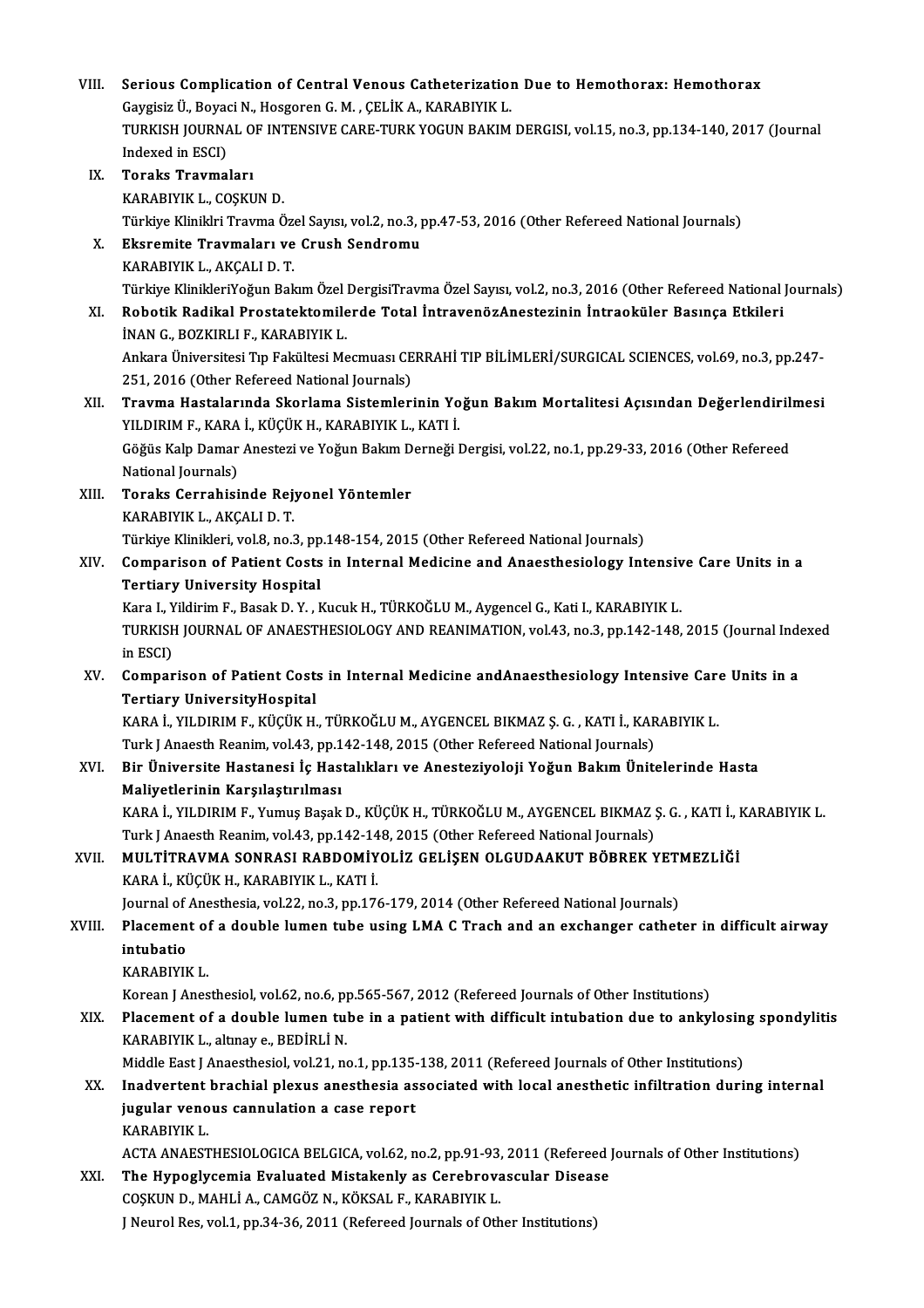| XXII.       | Cardiac Arrest as A Result of One Way Valve Type Obstruction of The Endotracheal Tube<br>MAHLİ A., COŞKUN D., ILICA S., ARPACI A. H., KARABIYIK L. |
|-------------|----------------------------------------------------------------------------------------------------------------------------------------------------|
| XXIII.      | Gazi Medical Journal, vol.21, no.1, pp.41-43, 2010 (Other Refereed National Journals)                                                              |
|             | Intensive care scoring systems<br>KARABIYIK L.                                                                                                     |
|             | J Med Surg Intensive Care Med, vol.9, pp.129-143, 2010 (Other Refereed National Journals)                                                          |
| XXIV.       | Anesthetic management of epidermolysis bullosa: a review and report of two cases<br>KARABIYIK L., GÜNGÖR İ., alp g. g., kaya k.                    |
|             | Acta Anaesthesiol Belg, vol.60, no.1, pp.51-54, 2009 (Refereed Journals of Other Institutions)                                                     |
| XXV.        | Acute vigabatrin poisoning in a patient with epilepsy                                                                                              |
|             | KARABIYIK L                                                                                                                                        |
|             | Journal of Applied Research, vol.3, no.2, pp.156-158, 2003 (Refereed Journals of Other Institutions)                                               |
| <b>XXVI</b> | Hasta ve yakınları ile toplumun farklı kesimlerinin anestezi ve uygulamaları konusundaki bilgive                                                   |
|             | davranışları                                                                                                                                       |
|             | şekerci s., AKPEK E., göktuğ a., çetinsoy c., KARABIYIK L., ERDEMLİ M. Ö., alptekin a.                                                             |
|             | Anestezi Dergisi, vol.9, pp.48-51, 2001 (Other Refereed National Journals)                                                                         |
| XXVII.      | Histamine levels during thiopentone and propofol administration                                                                                    |
|             | Bozkirli F., ERCAN S., Celebi H., Ozkose Z., KARABIYIK L.                                                                                          |
|             | Turk Anesteziyoloji ve Reanimasyon, vol.20, no.3, pp.172-174, 1992 (Refereed Journals of Other Institutions)                                       |
|             |                                                                                                                                                    |
|             | <b>Books &amp; Book Chapters</b>                                                                                                                   |

# OOks & Book Chapters<br>I. Üriner Enfeksiyonlar<br>KARARIVIK I

I. Üriner Enfeksiyonlar<br>KARABIYIK L.

in: Yoğun Bakım Enfeksiyonları, Melda Türkoğlu, Editor, Türkiye Klinikleri, Ankara, pp.57-63, 2018

# KARABIYIK L.<br>in: Yoğun Bakım Enfeksiyonları, Melda Türkoğlu, Editor, Türkiye Klinik<br>II. Göğüs Cerrahisinde Anestezi vePostoperatif Komplikasyonlar<br>KARABIYIK I in: Yoğun Bakı<br><mark>Göğüs Cerra</mark><br>KARABIYIK L.<br>in: Anesteriye.

KARABIYIK L.<br>in: Anesteziyolojive Reanimasyon Akademi, OK GÜLAY, Editor, Derman, Ankara, pp.265-275, 2018

- KARABIYIK L.<br>in: Anesteziyolojive Reanima<br>III. Sepsisde Biyobelirteçler<br>KARABIYIK L in: Anesteziyo<br>Sepsisde Biy<br>KARABIYIK L.<br>in: Agil Kritik L
	-

KARABIYIK L.<br>in: Acil Kritik Bakımda Karar Verme, Işıl Özkoçak Turan, Ayhan Özhasenekler, Editor, Akademisyen, Ankara, pp.481-490,2018 In: Acil Kritik Bakımda Karar Verme, Iş<br>490, 2018<br>IV. Robotik Cerrahi ve Yoğun Bakım<br>KARAPIVIK LAMAÇİT AYDINE 490, 2018<br>Robotik Cerrahi ve Yoğun B<br>KARABIYIK L., MACİT AYDIN E.<br>in: Cerrahi ve Yoğun Balum Lal

Robotik Cerrahi ve Yoğun Bakım<br>KARABIYIK L., MACİT AYDIN E.<br>in: Cerrahi ve Yoğun Bakım, Lale Karabıyık, Editor, TÜRKİYE KLİNİKLERİ, Ankara, pp.48-54, 2018<br>Sensis KARABIYIK L., MACİT AYDIN E.<br>in: Cerrahi ve Yoğun Bakım, Lal<br>V. Sepsis<br>KARABIYIK L. in: Cerrahi ve<br><mark>Sepsis</mark><br>KARABIYIK L.<br>in: Acil Kritik I

Sepsis<br>KARABIYIK L.<br>in: Acil Kritik Bakımda Karar Verme, Işıl Özkoçak Turan, Ayhan Özhasanekler, Editor, Akademisyen Kitapevi,<br>Ankara, pp.294,402,2019 KARABIYIK L.<br>in: Acil Kritik Bakımda Kara<br>Ankara, pp.394-403, 2018<br>Cöğüs Corrrebisi ve Yoğ in: Acil Kritik Bakımda Karar Verme, Işı<br>Ankara, pp.394-403, 2018<br>VI. Göğüs Cerrrahisi ve Yoğun Bakım<br>KARAPIYIK I

# Ankara, pp.394-403, 2018<br>VI. Göğüs Cerrrahisi ve Yoğun Bakım<br>KARABIYIK L.

in: Cerrahi Yoğun Bakım, Lale Karabıyık, Editor, Türkiye Klinikleri, Ankara, pp.1-9, 2018

# VI . VENTİLATÖR DESTEĞİNDE KONVANSİYONEL MODLARIN KLİNİK KULANIMI in: Cerrahi Yoğun Bakım, I<br>**VENTİLATÖR DESTEĞİN**<br>COŞKUN D., KARABIYIK L.<br>in: Ventilesyon Alpl Netler

COŞKUN D., KARABIYIK L.<br>in: Ventilasyon Akıl Notları, Seyhan Yağar, Editor, Güneş Tıp Kitapevi, Ankara, pp.73-85, 2016

### VIII. Göğüs Cerrahisi Anestezisi

KARABIYIKL.,COŞKUND.

Göğüs Cerrahisi Anestezisi<br>KARABIYIK L., COŞKUN D.<br>in: GÜNCEL ANESTEZİDERS NOTLARILECTURE NOTES CURRENT ANESTHESIA, Gülay Ok, Editor, Derman Tıbbi<br>Yaungılık Ankara, pp.310,334,2016 KARABIYIK L., COŞKUN D.<br>in: GÜNCEL ANESTEZİDERS NOTLARI<br>Yayıncılık, Ankara, pp.310-324, 2016<br>Vantilatêr Destežinde Kanyansıy

## Yayıncılık, Ankara, pp.310-324, 2016<br>IX. Ventilatör Desteğinde Konvansiyonel Modların Klinik Kullanımı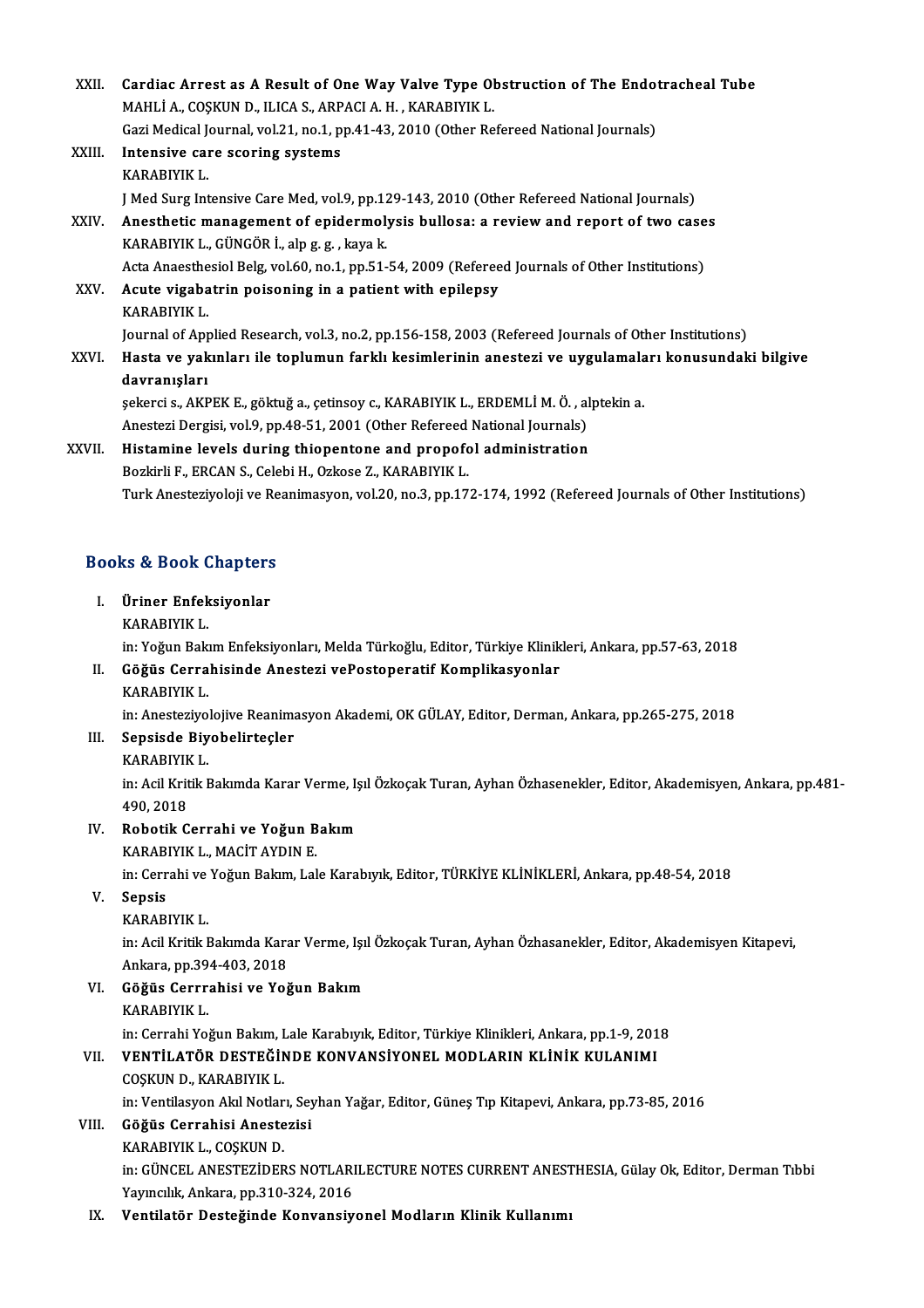COŞKUND.,KARABIYIKL. COŞKUN D., KARABIYIK L.<br>in: Ventilasyon Akıl Notları, Seyhan Yağar, Editor, Güneş Tıp Kitabevleri, Ankara, pp.73-84, 2016<br>Göğüs Corrabisi Anesterisi

- X. Göğüs Cerrahisi Anestezisi in: Ventilasyon Akıl Notlar<br>Göğüs Cerrahisi Aneste<br>KARABIYIK L., COŞKUN D.<br>in: Günaal Anastari Dara N in:GüncelAnesteziDersNotları,GülayOk,Editor,DermanTıbbiYayıncılık,Ankara,pp.310-323,2016
- XI. Pediyatrik Göğüs Cerrahisi KARABIYIKL., İNANG. in: Pediyatrik Anestezi, Dilek Özcengiz, Sibel Barış, Editor, Akademisyen Tıp Kitapevi, Ankara, pp.661-676, 2014

# m: Peulyalrik Aneslezi, Dilek Ozcengiz, Sibel Baris, Edilor, Akademisyen Tip<br>Refereed Congress / Symposium Publications in Proceedings

- Effereed Congress / Symposium Publications in Proceedings<br>I. "Effect of malnutrition scoring systems on intensive care unit outcomes",<br>INCLY KALINES, MACITANDINE KARAASLANH N. KARAEIVIKL, NAZURU P TOOR OONGLOOD JI OJ INPODIRIM TRISHORISMIS IN TYOCOORING.<br>"Effect of malnutrition scoring systems on intensive care unit outcomes",<br>INCİ K., KALIN B. S. , MACİT AYDIN E., KARAASLAN H. N. , KARABIYIK L., NAZLIEL B., AYGENCE "Effect of malnutrition scondiction<br>INCI K., KALIN B. S. , MACIT A<br>M., YÜKSEL O., TÜRKOĞLU M.<br>ESICM LIVES 2019, 22nd Ann İNCİ K., KALIN B. S. , MACİT AYDIN E., KARAASLAN H. N. , KARABIYIK L., NAZLIEL B., AYGENCEL BIKMAZ Ş. G. , İBİŞ<br>M., YÜKSEL O., TÜRKOĞLU M.<br>ESICM LIVES 2019, 32nd Annual Congress, Berlin, GERMANY,., 28 September - 02 Octobe M., YÜKSEL O., TÜRKOĞLU M.<br>ESICM LIVES 2019, 32nd Annua<br>II. Glukoz aslında bir toksin mi<br>KARABIYIK L. ESICM LIVES 2019, 32nd Annual Congress, Berlin, GERMANY, 28 September - 02 October 2019, vol.7, pp.464-465
- 

Glukoz aslında bir toksin mi<br>KARABIYIK L.<br>1. ULUSLARARASI VE 24. ULUSAL MULTİDİSİPLİNER KLİNİK TOKSİKOLOJİ KONGRESİ 25-27 Mayıs 2019 - KONYA,<br>Kanya Turkay 25 - 27 May 2010 KARABIYIK L.<br>1. ULUSLARARASI VE 24. ULUSAL<br>Konya, Turkey, 25 - 27 May 2019<br>MANACEMENT OF ENDOCENO 1. ULUSLARARASI VE 24. ULUSAL MULTIDISIPLINER KLINIK TOKSIKOLOJI KONGRESI 25-27 Mayıs 2019 - KO<br>Konya, Turkey, 25 - 27 May 2019<br>III. MANAGEMENT OF ENDOGENOUS AND EXOGENOUS CATECHOLAMINE RELATED PERIOPERATIVE<br>CARDIOMYORATUV

# Konya, Turkey, 25 - 27 May 20<br>MANAGEMENT OF ENDOGE<br>CARDIOMYOPATHY IN ICU<br>Cimon M. EPEL S. NADASTEPI MANAGEMENT OF ENDOGENOUS AND EXOON<br>CARDIOMYOPATHY IN ICU<br>Cimen M., EREL S., NADASTEPE Ö., KARABIYIK L.

CARDIOMYOPATHY IN ICU<br>Cimen M., EREL S., NADASTEPE Ö., KARABIYIK L.<br>22th International Intensive Care Symposium, 3 - 04 May 2019

- IV. Intensive care unit follow up and perioperative management of bleeding due to uterine 22th International Intensive Care Symposium, 3 - 04 May 20<br>Intensive care unit follow up and perioperative man<br>atony/rupture in a parturient after vaginal delivery Intensive care unit follow up and perioperative management of bleeding due to uterine<br>atony/rupture in a parturient after vaginal delivery<br>GÜNAYDIN D. B. , İNAN G., TURGUT E., KARÇAALTINCABA D., ÇİN A., Nazuha N. M. , Erel atony/rupture in a parturient after vaginal delivery<br>GÜNAYDIN D. B. , İNAN G., TURGUT E., KARÇAALTINCABA<br>International Intensive Care Symposium, 3 - 04 May 2019<br>ASSESSMENT OF ACUTE PENAL FAU UPE IN CPITIC. GÜNAYDIN D. B., İNAN G., TURGUT E., KARÇAALTINCABA D., ÇİN A., Nazuha N. M., Erel S., KARABI<br>International Intensive Care Symposium, 3 - 04 May 2019<br>V. ASSESSMENT OF ACUTE RENAL FAILURE IN CRITICAL CARE MULTITRAUMA PATIENT
- International Intensive Care Symposium, 3 04 May 2019<br>ASSESSMENT OF ACUTE RENAL FAILURE IN CRITICAL CARE M<br>KALIN B. S. , NADASTEPE Ö., Çimen M., MACİT AYDIN E., KARABIYIK L.<br>22th International Intensive Care Symposium 2 ASSESSMENT OF ACUTE RENAL FAILURE IN CRITICAL C<br>KALIN B. S., NADASTEPE Ö., Çimen M., MACİT AYDIN E., KARAB<br>22th International Intensive Care Symposium, 3 - 04 May 2019<br>Yoğun Balımda Atasli Hastava Yaklasım 22th International Intensive Care Symposium, 3 - 04 May 2019
- VI. Yoğun Bakımda Ateşli Hastaya Yaklaşım TürkYoğunBakımDerneğiBölgeToplantısıYoğunBakımEnfeksiyonları,Turkey,12April2019
- VII. Yoğun Bakımda Üriner Enfeksiyonlar KARABIYIKL.

TürkYoğunBakımderneğibölge toplantısıYoğunBakımEnfeksiyonları,Turkey,12April2019

## KARABIYIK L.<br>Türk Yoğun Bakım derneği bölge toplantısı Yoğun Bakım Enfeksiyonları, Turkey, 12 April 2019<br>VIII. Comparision of NUTRIC Score and NRS-2002 to evaluate the nutritional status of patients in<br> Türk Yoğun Bakım deri<br>Comparision of NUT<br>intensive care units.<br>TOBUK E. TÜRKOĞUN Comparision of NUTRIC Score and NRS-2002 to evaluate the nutritional status of patients in<br>intensive care units.<br>TORUK E., TÜRKOĞLU M., KARABIYIK L., GÜRSEL G., NAZLIEL B., AYGENCEL BIKMAZ Ş. G. , AYDOĞDU M., BATUR<br>CAĞLAYA

intensive care units.<br>TORUK E., TÜRKOĞLU M., KAR.<br>ÇAĞLAYAN H. Z. , AKBULUT G.<br>11. KERAN KONCRESİ. Turkev TORUK E., TÜRKOĞLU M., KARABIYIK L., GÜRSEL G.,<br>ÇAĞLAYAN H. Z. , AKBULUT G.<br>11. KEPAN KONGRESİ, Turkey, 27 - 31 March 2019<br>PROPRANOLOL İNTOKSİKASYONU SONUCU GE

11. KEPAN KONGRESİ, Turkey, 27 - 31 March 2019

- ÇAĞLAYAN H. Z. , AKBULUT G.<br>11. KEPAN KONGRESİ, Turkey, 27 31 March 2019<br>IX. PROPRANOLOL İNTOKSİKASYONU SONUCU GELİŞEN AKUT SOLUNUM YETMEZLİĞİ<br>NADASTEPE Ö.. ÖZDEMİR U.. KARABIYIK L. PROPRANOLOL İNTOKSİKASYONU SONUCU GELİŞEN AKUT SOLUNUM Y<br>NADASTEPE Ö., ÖZDEMİR U., KARABIYIK L.<br>23. Ulusal Multidisipliner Klinik Toksikoloji Kongresi, Turkey, 18 - 20 May 2018<br>SUİSİD AMACIYI A VENLAFAKSİN KULLANIMI SONRAS NADASTEPE Ö., ÖZDEMİR U., KARABIYIK L.<br>23. Ulusal Multidisipliner Klinik Toksikoloji Kongresi, Turkey, 18 - 20 May 2018<br>X. SUİSİD AMACIYLA VENLAFAKSİN KULLANIMI SONRASINDA RABDOMİYOLİZ VE HİPOGLİSEMİ<br>ÖZDEMİR IL TANPURO
- 23. Ulusal Multidisipliner Klinik Toksikoloji Kongresi, Turke<br>SUİSİD AMACIYLA VENLAFAKSİN KULLANIMI SONR.<br>ÖZDEMİR U., TANBUROĞLU D. B. , Çimen M., KARABIYIK L.<br>22. Ulusal Multidisipliner Klinik Taksikoloji Kongresi Turke SUİSİD AMACIYLA VENLAFAKSİN KULLANIMI SONRASINDA RABDOMİY<br>ÖZDEMİR U., TANBUROĞLU D. B. , Çimen M., KARABIYIK L.<br>23. Ulusal Multidisipliner Klinik Toksikoloji Kongresi, Turkey, 18 - 20 May 2018<br>REKTIIM ADENOKANSERİ OLGUSUND
- ÖZDEMİR U., TANBUROĞLU D. B. , Çimen M., KARABIYIK L.<br>23. Ulusal Multidisipliner Klinik Toksikoloji Kongresi, Turkey, 18 20 May 2018<br>XI. REKTUM ADENOKANSERİ OLGUSUNDA 5-FLOROURASİLE BAĞLI GELİŞEN ÖLÜMCÜL TOKSİSİTE<br>İN 23. Ulusal Multidisipliner Klinik Toksikoloji Kongresi, Turkey, 18 - 20 May 2018<br>REKTUM ADENOKANSERİ OLGUSUNDA 5-FLOROURASİLE BAĞLI GELİŞEN ÖLÜM<br>İNCİ K., Taşkılıç D., MACİT AYDIN E., KARABIYIK L.<br>23. Ulusal Multidisipliner REKTUM ADENOKANSERİ OLGUSUNDA 5-FLOROURASİLE BAĞLI GELİŞEN ÖLÜN<br>İNCİ K., Taşkılıç D., MACİT AYDIN E., KARABIYIK L.<br>23. Ulusal Multidisipliner Klinik Toksikoloji Kongresi, Eskişehir, Turkey, 18 - 20 May 2018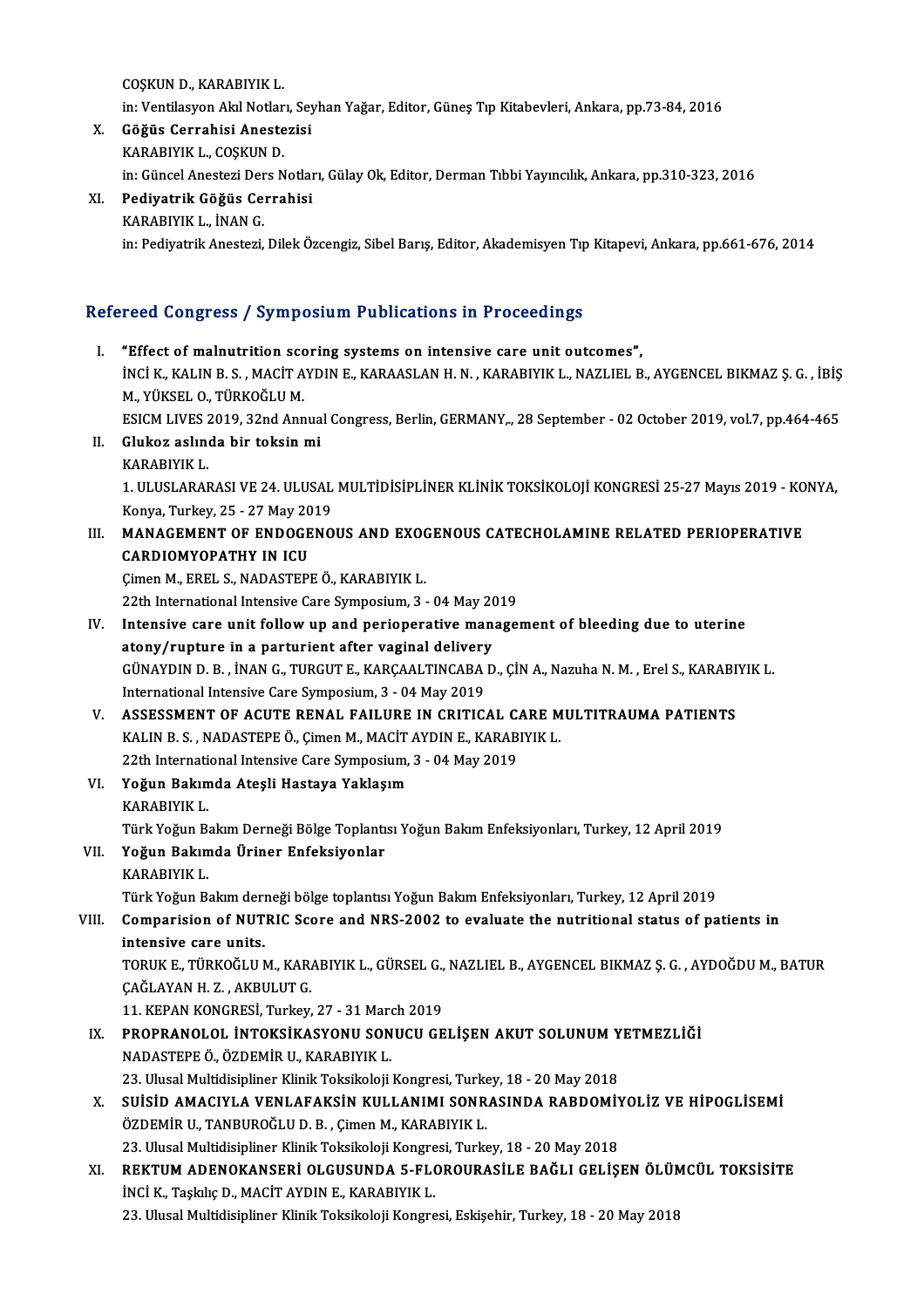| XII.   | YILAN ISIRIĞI SONRASI GELİŞEN BİR KOMPARTMAN SENDROMU OLGUSU                                                       |
|--------|--------------------------------------------------------------------------------------------------------------------|
|        | Taşkılıç D., İNCİ K., KARABIYIK L.                                                                                 |
|        | 23. Ulusal Multidisipliner Klinik Toksikoloji Kongresi Eskişehir, Eskişehir, Turkey, 18 - 20 May 2018              |
| XIII.  | AYNI OLAYDA FARKLI SONLANAN İKİ METANOL İNTOKSİKASYONU OLGUSU                                                      |
|        | KARABIYIK L., MACİT AYDIN E., Taşkılıç D.                                                                          |
|        | 23. Ulusal Multidisipliner Yoğun Bakım Kongresi, Turkey, 18 - 20 May 2018                                          |
| XIV.   | Nutritional support in the elderly                                                                                 |
|        | KARABIYIK L.                                                                                                       |
|        | Balkan State Anesthesia Days V, 9 - 12 May 2018                                                                    |
| XV.    | Koagülasyon Transfüzyon                                                                                            |
|        | KARABIYIK L.                                                                                                       |
|        | 14. Ulusal Dahili ve Cerrahi Bilimler Yoğun Bakım Kongresi, 6.Avrasya Yoğun Bakım Toplantısı, Turkey, 4 - 07       |
|        | October 2017                                                                                                       |
| XVI.   | PRESENTATION WITH FACIAL PARALYSIS IN A 28YEAR-OLD FEMALE UNDER ACUTE                                              |
|        | DISULFIRAMALCOHOL REACTION                                                                                         |
|        | İNCİ K., ADAM U. M., KARABIYIK L.                                                                                  |
|        | 6th EURO-ASIAN CRITICAL CARE MEETING and 14th NATIONAL CONGRESS OF THE TURKISH SOCIETY OF                          |
|        | MEDICAL, Antalya, Turkey, 4 - 07 October 2017, vol.8, pp.29-30<br><b>Herbal Medication</b>                         |
| XVII.  | KARABIYIK L.                                                                                                       |
|        | Balkan States Anesthesia Days IV, 2017 Sarajevo/Bosnia and Herzegovina, 17 - 20 May 2017                           |
| XVIII. | Radiation Pneumonitis in a Patient with Myasthenia Gravis                                                          |
|        | KARABIYIK L., ÖZDEMİR U.                                                                                           |
|        | 21 th Intensive Care Symposium, 12 - 13 May 2017                                                                   |
| XIX.   | A Story of Tracheostomy which Developing Serious Complications                                                     |
|        | KARABIYIK L., ÖZDEMİR U.                                                                                           |
|        | 21th International Intensive Care Symposium 12-13 May İstanbul, 12 - 13 May 2017, pp.228                           |
| XX.    | SİNİR GAZI SARİNİN TOKSİK ETKİLERİ                                                                                 |
|        | Gürbüz N. EREL S. KARABIYIK L.                                                                                     |
|        | Klinik Toksikoloji Ulusal Kongresi, Ankara, Turkey, 21 - 23 April 2017, pp.61                                      |
| XXI.   | YOĞUN BAKIM ÜNİTESİ CİHAZLARI KAYNAKLI MANYETİK ALANDEĞERLENDİRİLMESİ                                              |
|        | UMURHAN G., KARABIYIK L., SEYHAN N.                                                                                |
|        | Klinik Toksikoloji Ulusal Kongresi, Ankara, Turkey, 21 - 23 April 2017, pp.62                                      |
| XXII.  | SON ON YILDA YOĞUN BAKIMA KABUL EDİLEN ZEHİRLENME OLGULARININ RETROSPEKTİF ANALİZİ                                 |
|        | KARABIYIK L., GAYGISIZ Ü., BAŞARIK AYDOĞAN B., GÜLLÜ Z.                                                            |
|        | 21. Klinik Toksikoloji Ulusal Kongresi, Isparta, Turkey, 13 - 15 May 2016                                          |
| XXIII. | Anestezi Yoğun Bakımda İzlenen Postoperatif Hastaların Analizi<br>KARABIYIK L., KARAASLAN N., GÖNDEREN K., KATI İ. |
|        | 18. Ulusal Yoğun Bakım Kongresi, Turkey, 6 - 10 April 2016                                                         |
| XXIV.  | Uzun Dönem Yoğun Bakım Sonrası Palyatif Bakım Merkezine Devredilen Hastalarımızın                                  |
|        | Değerlendirilmesi                                                                                                  |
|        | BAŞARIK AYDOĞAN B., GÖNDEREN K., Kahveci K., Yarıcı A., KARABIYIK L.                                               |
|        | 18. Yoğun Bakım Ulusal Kongresi, Turkey, 6 - 10 April 2016                                                         |
| XXV    | Ankara Garı Bomba Patlaması Felaketinde Yoğun Bakım Deneyimlerimiz Üç Olgu Nedeniyle                               |
|        | KARABIYIK L., GÖNDEREN K., BAŞARIK AYDOĞAN B.                                                                      |
|        | 18. Yoğun Bakım Ulusal Kongresi, Turkey, 6 - 10 April 2016                                                         |
| XXVI.  | Familyal Akut Nekrotizan Ensefalit Olgusu                                                                          |
|        | KARABIYIK L., BAŞARIK AYDOĞAN B., KARA İ., BATUR ÇAĞLAYAN H. Z., NAZLIEL B.                                        |
|        | 18. Yoğun Bakım Ulusal Kongresi, Turkey, 6 - 10 April 2016                                                         |
| XXVII. | Septik şokta vazopressör ilaçlara bağli gelişen distal dolaşim bozukluğunun sempatik blokajla                      |
|        | tedavisi                                                                                                           |
|        |                                                                                                                    |